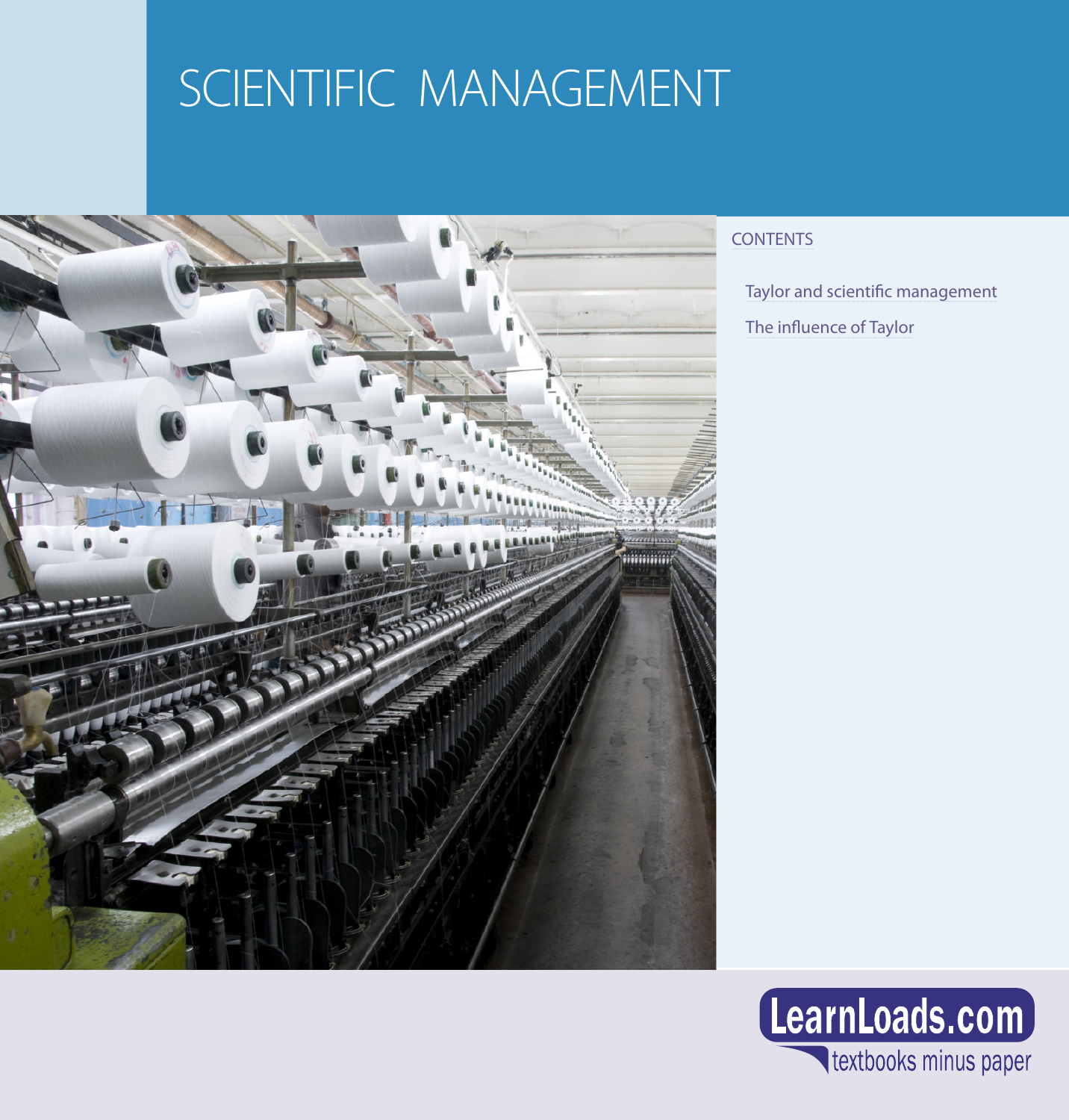## <span id="page-1-0"></span>**Taylor and scientific management**

F.W. Taylor was one of the founding figures of management theory. He began work as an apprentice in a small machine shop in the USA in the 1880s. At that time, manufacturing in the industrial world was organised very differently from today. The details of production were left at the discretion of the workers involved. In their dealings with production workers, the owners of a company usually confined themselves to telling their staff what to make and how much to make, and not really about how to make it. Craftsmen played a much greater part in factories. They decided for themselves what tools they would use and in what sequence tasks would be performed. Whether goods were being produced in a way that made the best use of labour was, by and large, not considered in a very systematic way.

Taylor argued that a business should have a clear idea of what a person might reasonably be expected to do. Crucial to this was a carefully obtained standard or measure of work. Using this measurement, more efficient methods of production could gradually be identified. Taylor developed what came to be known as 'time and motion studies'. Workers were watched and timed doing their jobs. Through the scientific and mathematical study of a process, that process could be redesigned by management. This would lead to increased labour productivity and lower labour costs.

There were three big assumptions in Taylor's ideas about management. Firstly, any decision making was the domain of managers. All that workers were required to do was provide their physical labour. Secondly, workers were viewed as machines in that they had certain powers and capabilities. Although Taylor did not argue for forcing workers into unreasonable amounts of work, the role of managers was to identify ways of maximising the capabilities of labour. Thirdly, Taylor assumed that workers were primarily motivated by the money that they could earn from work.

## **The influence of Taylor**

The ideas of Taylor, and others in the scientific management movement, were applied in practice by many of the great entrepreneurs of the early 20th century. It was this approach that led pioneers such as Henry Ford to develop the idea of an assembly line.

Before assembly lines, manufacturing involved skilled workers moving through various stages of production to make a product from beginning to end. In an assembly line however, the production process is broken down into its constituent tasks. Different workers are each given one task to perform. Products are carried by a mechanical belt down a line of assembly workers who perform the same task